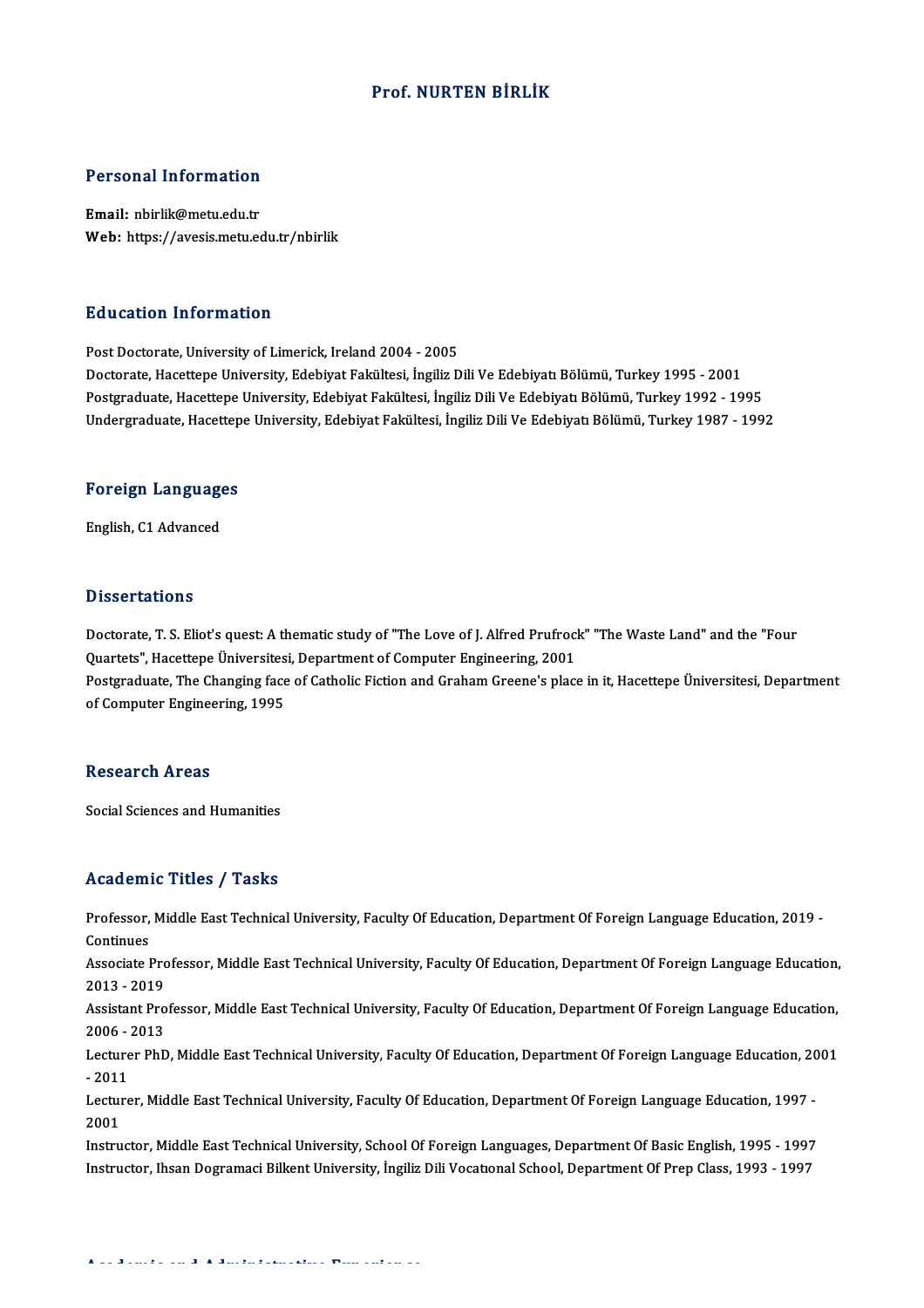### Academic and Administrative Experience

A**cademic and Administrative Experience**<br>Head of Department, Middle East Technical University, Faculty of Education, Department of Foreign Language Education,<br>2013 - 2016 2013 -2016 Head of Department, Middle East Technical University, Faculty of Education, Department of Foreign Language Education,<br>2013 - 2016<br>Head of Department, Middle East Technical University, Faculty of Education, Department of Fo

2013 - 2016<br>Head of Department, Middle East Technical University, Faculty of Education, Department of Foreign Language Education,<br>2013 - 2016 Head of Department, Middle East Technical University, Faculty of Education, Department of Foreign Language Ed<br>2013 - 2016<br>Middle East Technical University, Faculty of Education, Department of Foreign Language Education, 20

2013 - 2016<br>Middle East Technical University, Faculty of Education, Department of Foreign Language Education, 2013 - 2016<br>Middle East Technical University, Faculty of Education, Department of Foreign Language Education, 20 Middle East Technical University, Faculty of Education, Department of Foreign Language Education, 2013 - 2016<br>Middle East Technical University, Faculty of Education, Department of Foreign Language Education, 2013 - 2016<br>Mi Middle East Technical University, Faculty of Education, Department of Foreign Language Education, 2011 - 2013<br>Advising Theses

Advising Theses<br>BİRLİK N., The renunciation, distortion and subversion of hegemonic discourses in Liz Lochhead's plays, Doctorate,<br>Ö.VAKUT(Student), 2019 EXA VISING INTERES<br>BİRLİK N., The renunciatio<br>Ö.YAKUT(Student), 2019<br>PİRLİK N. Essentris poli BİRLİK N., The renunciation, distortion and subversion of hegemonic discourses in Liz Lochhead's plays, D<br>Ö.YAKUT(Student), 2019<br>BİRLİK N., Ecocentric polyphony: the subversion of dualistic thinking in Dylan Thomas's poetr

Ö.YAKUT(Student), 2019<br>BİRLİK N., Ecocentric polyphony: the subversion of dualistic thinking in Dylan Thomas's poetry, Doctorate,<br>Z.Altındağ(Student), 2019 BİRLİK N., Ecocentric polyphony: the subversion of dualistic thinking in Dylan Thomas's poetry, Doctorate,<br>Z.Altındağ(Student), 2019<br>BİRLİK N., The Renunciation, distortion and subversion of hegemonic discourses in Liz Loc

Z.Altındağ(Student), 201<br>BİRLİK N., The Renuncia<br>Ö.Yakut(Student), 2019<br>PİRLİK N. Feosontris no BİRLİK N., The Renunciation, distortion and subversion of hegemonic discourses in Liz Lochhead's plays, Do<br>Ö.Yakut(Student), 2019<br>BİRLİK N., Ecocentric polyphony: The subversion of dualistic thinking in Dylan Thomas's poet

Ö.Yakut(Student), 2019<br>BİRLİK N., Ecocentric polypho<br>Z.ALTINDAĞ(Student), 2019<br>PİRLİK N. Charletta Turnar S BİRLİK N., Ecocentric polyphony: The subversion of dualistic thinking in Dylan Thomas's poetry, Doctor<br>Z.ALTINDAĞ(Student), 2019<br>BİRLİK N., Charlotte Turner Smith: A harbinger of romantic poetry?, Doctorate, G.SERT(Student

Z.ALTINDAĞ(Student), 2019<br>BİRLİK N., Charlotte Turner Smith: A harbinger of romantic poetry?, Doctorate, G.SERT(Student), 2018<br>BİRLİK N., The spatial turn in contemporary irish poetry: The poetry of Seamus Heaney and Ciara BİRLİK N., Charlotte Turne<br>BİRLİK N., The spatial turn<br>B.DOĞAN(Student), 2018<br>PİRLİK N., The Spatial turn BİRLİK N., The spatial turn in contemporary irish poetry: The poetry of Seamus Heaney and Ciaran Carson<br>B.DOĞAN(Student), 2018<br>BİRLİK N., The Spatial turn in contemporary Irish poetry of Seamus Heaney and Ciaran Carson, Do

B.DOĞAN(Student), 2018<br>BİRLİK N., The Spatial turn in contemporary Irish poetry of Seamus Heaney and Ciaran Carson, Doctorate,<br>B.Doğan(Student), 2018 BİRLİK N., The Spatial turn in contemporary Irish poetry of Seamus Heaney and Ciaran Carson, Doctorate,<br>B.Doğan(Student), 2018<br>KARADEMİR A., BİRLİK N., Literary de-construction of identity categories: a reading of the quee

B.Doğan(Student), 2018<br>KARADEMİR A., BİRLİK N., Literary de-construction of identity categories: a reading of the queer crossings in<br>Winterson's fiction from a Butlerian perspective of parodic contest, Postgraduate, M.Shoj KARADEMİR A., BİRLİK N., Literary de-construction of identity categories: a reading of the queer crossings in Jeanette<br>Winterson's fiction from a Butlerian perspective of parodic contest, Postgraduate, M.Shojaei(Student),

Winterson's fiction from a Butlerian perspective of parodic contest, Postgraduate, M.Shojaei(Student), 2017<br>KARADEMİR A., BİRLİK N., Literary de-construction of identity categories: A reading of the queer crossings in<br>Wint Winterson's fiction from a butlerian perspective of parodic contest, Postgraduate, M.SHOJAEI(Student), 2017<br>BİRLİK N., Nomad thought in Peter Reading's Perduta gente and Evagatory and Maggie O'sullivan's In the house of th

Winterson's fiction from a butlerian perspective of parodic contenting<br>BİRLİK N., Nomad thought in Peter Reading's Perduta gente and I<br>shaman and Palace of reptiles, Doctorate, Ö.Türe(Student), 2015<br>PİPLİK N., Thomas Hardy

BİRLİK N., Thomas Hardy as a threshold figure and crisis of representation in his poetry—a deconstructionist reading,<br>Doctorate, N.ÖZGÜR(Student), 2015 Shaman and Palace of reptiles, Docto<br>BİRLİK N., Thomas Hardy as a thresh<br>Doctorate, N.ÖZGÜR(Student), 2015<br>PİPLİK N. Nomad thought in Batar B BİRLİK N., Thomas Hardy as a threshold figure and crisis of representation in his poetry—a deconstructionist reading,<br>Doctorate, N.ÖZGÜR(Student), 2015<br>BİRLİK N., Nomad thought in Peter Reading's Perduta Gente and Evagator

Doctorate, N.ÖZGÜR(Student), 2015<br>BİRLİK N., Nomad thought in Peter Reading's Perduta Gente and Ey<br>Shaman and Palace of Reptiles, Doctorate, Ö.TÜRE(Student), 2015<br>PİRLİK N. Reppetustion of the gau male starsetune: A study BİRLİK N., Nomad thought in Peter Reading's Perduta Gente and Evagatory and Maggie O'sullivan's in The Hous<br>Shaman and Palace of Reptiles, Doctorate, Ö.TÜRE(Student), 2015<br>BİRLİK N., Perpetuation of the gay male stereotype

Shaman and Palace of Reptiles, Doctorate, Ö.TÜRE(Studen<br>BİRLİK N., Perpetuation of the gay male stereotype: A student), 2012<br>Hollinghurst's fiction, Doctorate, S.ERTİN(Student), 2012<br>PİRLİK N. Sovuality and gandar in Jeane

BİRLİK N., Perpetuation of the gay male stereotype: A study on camping & closeting the gay male subculture in<br>Hollinghurst's fiction, Doctorate, S.ERTİN(Student), 2012<br>BİRLİK N., Sexuality and gender in Jeanette Winterson' Hollinghurst's fiction, Doctorate, S.ERTİN(Stud<br>BİRLİK N., Sexuality and gender in Jeanette Wi<br>Body, Postgraduate, Ö.YAKUT(Student), 2011<br>PİRLİK N., The question of identity in Honif Ku BİRLİK N., Sexuality and gender in Jeanette Winterson's Two Novels: Oranges Are Not the Only Fruit and Written<br>Body, Postgraduate, Ö.YAKUT(Student), 2011<br>BİRLİK N., The question of identity in Hanif Kureishi's the buddha o

Body, Postgraduate, Ö.Y<br>BİRLİK N., The question<br>Ş.Sezer(Student), 2010<br>PİRLİK N., The question BİRLİK N., The question of identity in Hanif Kureishi's the buddha of suburbia and the black album, Postgraduate,<br>Ş.Sezer(Student), 2010<br>BİRLİK N., The question of identity in Hanif Kureishi's the Buddha of Suburbia and th

Ş.Sezer(Student), 2010<br>BİRLİK N., The question of identity in Hanif Kureishi's the Buddha of Suburbia and the Black Album, Postgraduate,<br>Ş.SEZER(Student), 2010 BİRLİK N., The question of identity in Hanif Kureishi's the Buddha of Suburbia and the Black Album, Postgraduate,<br>Ş.SEZER(Student), 2010<br>BİRLİK N., Rewriting myths: Voicing female experience in Margaret Atwood's Surfacing

\$.SEZER(Student), 2010<br>BİRLİK N., Rewriting myths: Voicing female experience in Margaret Atwood's<br>Warner's Indigo and The Leto Bundle, Postgraduate, F.TUBA(Student), 2010<br>PİRLİK N. Nietrschean nihilism and the vavs to over BİRLİK N., Rewriting myths: Voicing female experience in Margaret Atwood's Surfacing and The Penelopiad and Marina<br>Warner's Indigo and The Leto Bundle, Postgraduate, F.TUBA(Student), 2010<br>BİRLİK N., Nietzschean nihilism an

Warner's Indigo and The Leto Bundle, Postgraduate, F.TUBA(Student), 2010<br>BİRLİK N., Nietzschean nihilism and the ways to overcome it in Tom Murphy's plays "Bailegangaire" and "The Sanctuary<br>Lamp", Postgraduate, V.BİLGE(Stu BİRLİK N., Nietzschean nihilism and the ways to overcome it in Tom Murphy's plays "Bailegangaire" and "The Sanctuary<br>Lamp", Postgraduate, V.BİLGE(Student), 2008<br>BİRLİK N., Sectarian conflict and inability to construct a na

Lamp", Postgraduate, V.BİLGE(Student), 2008<br>BİRLİK N., Sectarian conflict and inability to construct a national identity in Northern Ireland in Christina Reid's "tea in a<br>China cup," "did you hear the one about the Irishma BİRLİK N., Sectarian conflict and inability to construct a national china cup," "did you hear the one about the Irishman ... ?," "<br>i tell you my name?", Postgraduate, B.Yazan(Student), 2008<br>Pini ik N. Bonungiation of langu China cup," "did you hear the one about the Irishman … ?," "joyriders," "the belle of the Belfast city," and "my name, sh<br>i tell you my name?", Postgraduate, B.Yazan(Student), 2008<br>BİRLİK N., Renunciation of language in Ha

i tell you my name?", Postgraduate, B.Yazan(Student), 2008<br>BİRLİK N., Renunciation of language in Harold Pinter's "The Homecoming," "The Caretaker" and "The Dumb Waiter: a<br>Lacanian analysis, Postgraduate, T.Aydın(Student),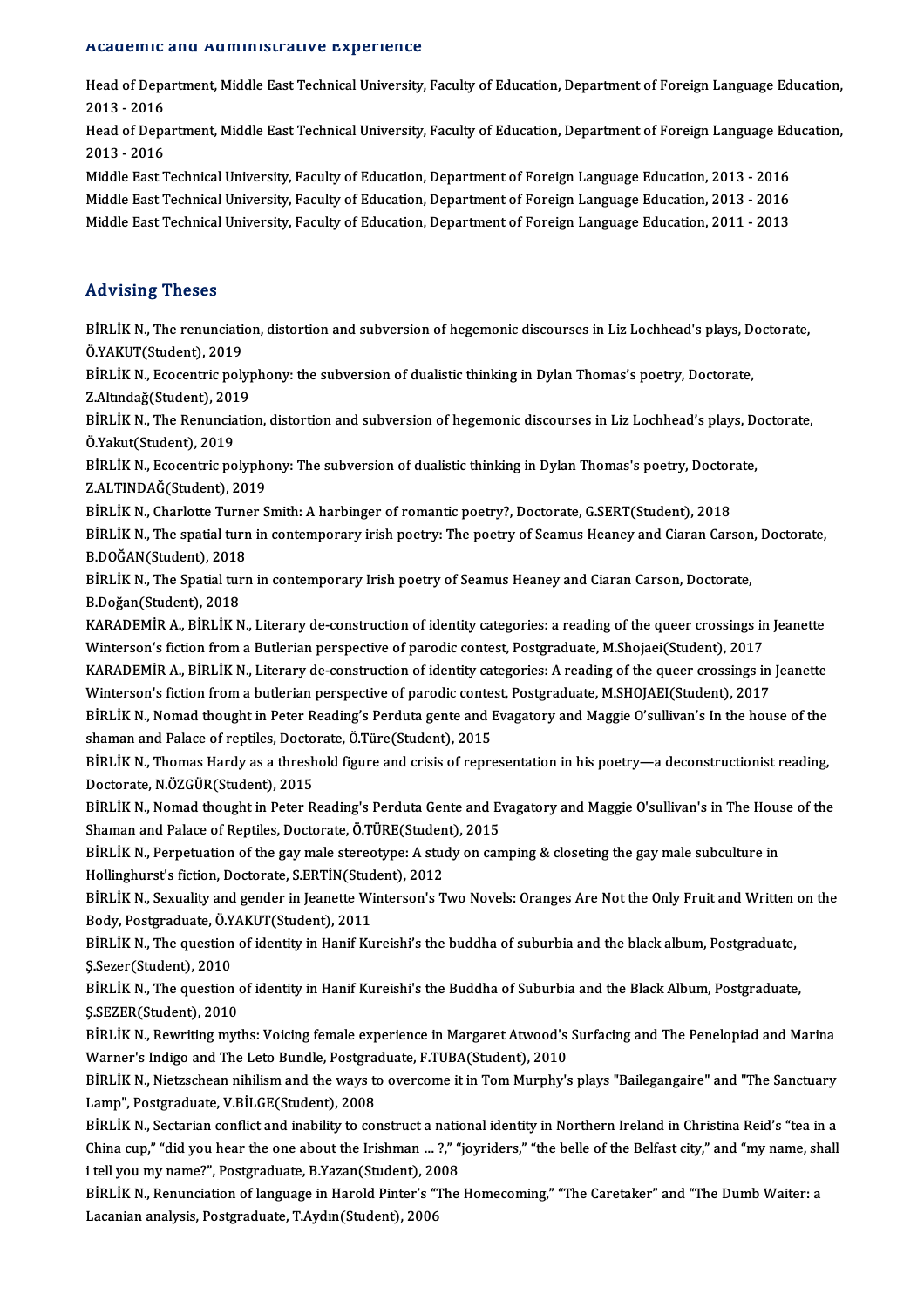BİRLİK N., Renunciation of language in Harold Pinter's the Homecoming the Caretaker and the Dumb Waiter: A Lacanian<br>Analysis Pestanadusta T AVDIN(Student), 2006 BİRLİK N., Renunciation of language in Harold Pi<br>analysis, Postgraduate, T.AYDIN(Student), 2006 analysis, Postgraduate, T.AYDIN(Student), 2006<br>Jury Memberships

Appointment Academic Staff, Appointment Academic Staff, Orta Doğu Teknik Üniversitesi, November, 2019 Appointment Academic Staff, Appointment Academic Staff, Orta Doğu Teknik Üniversitesi, September, 2019

# Appointment Academic Starl, Appointment Academic Starl, Orta Dogu Teknik Universitesi, Sep<br>Articles Published in Journals That Entered SCI, SSCI and AHCI Indexes

- rticles Published in Journals That Entered SCI, SSCI and AHCI Indexes<br>I. The Time Regulation Institute: The transition from the Muvakkithane to the Institute<br>PRILLY N. Kasar E. Gunday M. The Time Regulation Institution<br>BİRLİK N., Kacar E., Gunday M.<br>CRITIQUE STUDIES IN CONTEN The Time Regulation Institute: The transition from the Muvakkithane to t<br>BİRLİK N., Kacar E., Gunday M.<br>CRITIQUE-STUDIES IN CONTEMPORARY FICTION, 2022 (Journal Indexed in AHCI)<br>Visit Bener's Missing Stanes: Hormonouties of
- BİRLİK N., Kacar E., Gunday M.<br>CRITIQUE-STUDIES IN CONTEMPORARY FICTION, 2022 (Journal Indexed in AHCI)<br>II. Yigit Bener's Missing Stones: Hermeneutics of the Symbolic Death, the Wedge between the Personal<br>and the Secie CRITIQUE-STUDIES IN CONTEMPORARY FICTION, 2022 (Journal Indexed in AHCI)<br>Yigit Bener's Missing Stones: Hermeneutics of the Symbolic Death, the W<br>and the Social<br>Birlik N. **Yigit Be<br>and the<br>Birlik N.**<br>INTERD and the Social<br>Birlik N.<br>INTERDISCIPLINARY STUDIES OF LITERATURE, vol.2, no.2, pp.212-225, 2018 (Journal Indexed in AHCI)<br>Harmanautics of Lask of Lask and the Duad of the (m)Other and the Shared Other, in Zemes
	-

- Birlik N.<br>INTERDISCIPLINARY STUDIES OF LITERATURE, vol.2, no.2, pp.212-225, 2018 (Journal Indexed in AHCI)<br>III. Hermeneutics of Lack of Lack and the Dyad of the (m)Other and the Shared Other, in Zemeckis's<br>Beowylf **INTERDIS<br>Hermene<br>Beowulf**<br>Pipt iv N Hermene<br>Beowulf<br>BİRLİK N.<br>NEOPHU G Beowulf<br>BİRLİK N.<br>NEOPHILOLOGUS, vol.102, no.2, pp.241-256, 2018 (Journal Indexed in AHCI)<br>E. M. Forstar's "The Stary of the Sirep": The Sirep as the Ingliminabl
	-

- BİRLİK N.<br>NEOPHILOLOGUS, vol.102, no.2, pp.241-256, 2018 (Journal Indexed in AHCI)<br>IV. E. M. Forster's "The Story of the Siren": The Siren as the Ineliminable Residue in the Symbolic<br>Pipi iy N NEOPHILO<br>**E. M. For**<br>BİRLİK N.<br>FOREICN. E. M. Forster's "The Story of the Siren": The Siren as the Ineliminable Residue<br>BİRLİK N.<br>FOREIGN LITERATURE STUDIES, vol.33, no.6, pp.36-43, 2011 (Journal Indexed in AHCI)<br>Ture Different Cases of the "Self" Muth Which Is
	-
- BİRLİK N.<br>FOREIGN LITERATURE STUDIES, vol.33, no.6, pp.36-43, 2011 (Journal Indexed in AHCI)<br>V. Two Different Cases of the "Self" Myth Which Is Not "Self"-Reliant: George Moore's The Untilled<br>Field and T.S. Fliet's The FOREIGN LITERATURE STUDIES, vol.33, no<br>Two Different Cases of the "Self" Myth<br>Field and T.S. Eliot's The Waste Land<br>Pipl iv N Two Diff<br>Field and<br>BİRLİK N.<br>STUDIA N. Field and T.S. Eliot's The Waste Land<br>BİRLİK N.<br>STUDIA NEOPHILOLOGICA, vol.83, no.2, pp.211-219, 2011 (Journal Indexed in AHCI) BİRLİK N.<br>STUDIA NEOPHILOLOGICA, vol.83, no.2, pp.211-219, 2011 (<br>VI. I Do Not Like Thee, Doctor Fell: A Lacanian Analysis<br>Pipi İk N

STUDIA NE<br>I Do Not<br>BİRLİK N. BIRLIK N.<br>FOREIGN LITERATURE STUDIES, vol.32, no.3, pp.35-43, 2010 (Journal Indexed in AHCI) BİRLİK N.<br>FOREIGN LITERATURE STUDIES, vol.32, no.3, pp.35-43, 2010 (Journal Indexed in AHCI)<br>VII. TWO CASES OF MARGINALIZATION TOLD FROM THE WINGS: "AMY FOSTER" AND SWEPT FROM THE<br>SEA

# FORE<br>TWO<br>SEA<br>Pipi **TWO CAS<br>SEA<br>BİRLİK N.<br>TRAMES I**

- 
- 

SEA<br>BİRLİK N.<br>TRAMES-JOURNAL OF THE HUMANITIES AND SOCIAL SCIENCES, vol.13, no.1, pp.83-91, 2009 (Journal Indexed in<br>SSCD BİRLİ<br>TRAM<br>SSCI)<br>The S TRAMES-JOURNAL<br>SSCI)<br>VIII. The stone gods.<br>PRLIV N SSCI)<br>The ston<br>BİRLİK N.<br>WORLD L

BİRLİK N.<br>WORLD LITERATURE TODAY, vol.82, no.2, pp.71, 2008 (Journal Indexed in AHCI)

### Articles Published in Other Journals

rticles Published in Other Journals<br>I. Lacanian Implications of Departures in Zemeckis's Beowulf from Beowulf, the Old English Epic<br>Riputy N LICS I UB<br>Lacanian<br>BİRLİK N. Lacanian Implications of Departures in Zemeckis's Beowulf from Beowulf, the Old English Epic<br>BİRLİK N.<br>TEXT MATTERS-A JOURNAL OF LITERATURE THEORY AND CULTURE, vol.11, no.11, pp.178-185, 2021 (Journal<br>Indeved in ESCI)

BİRLİK N.<br>TEXT MATTERS-A<br>Indexed in ESCI)<br>vičir penepin TEXT MATTERS-A JOURNAL OF LITERATURE THEORY AND<br>Indexed in ESCI)<br>II. YİĞİT BENER'İN ANOMİK BABALARI:ACI PORTAKAL<br>Pirlik N

Indexed<br>Y<mark>İĞİT</mark> B<br>Birlik N.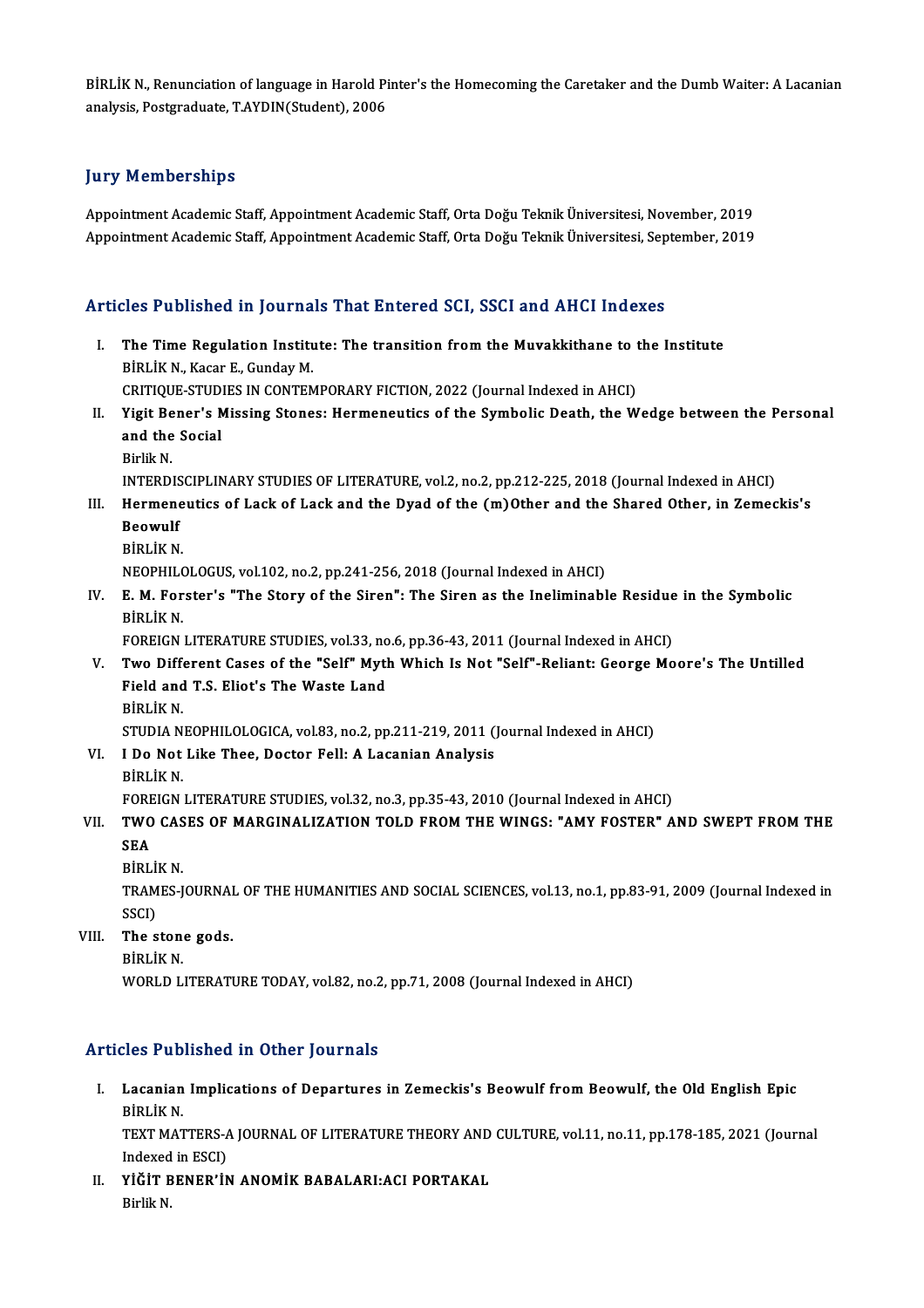Dokuz Eylül Üniversitesi Edebiyat Fakültesi Dergisi, vol.8, no.2, pp.206-221, 2021 (National Refreed University<br>Iournal) Dokuz Ey<br>Journal)<br>Putting Dokuz Eylül Üniversitesi Edebiyat Fakültesi Dergisi, vol.8, no.2, pp.206-2<br>Journal)<br>III. Putting "New Wine in Old Bottles": Subversion of the Symbolic<br>PIPLIK N. Gunday M.

Journal)<br>III. Putting "New Wine in Old Bottles": Subversion of the Symbolic<br>BİRLİK N., Gunday M. Putting "New Wine in Old Bottles": Subversion of the Symbolic<br>BİRLİK N., Gunday M.<br>INTERLITTERARIA, vol.26, no.1, pp.281-294, 2021 (Journal Indexed in ESCI)<br>The Shattering Symmotries between the Imaginary and the Symbolic

BİRLİK N., Gunday M.<br>INTERLITTERARIA, vol.26, no.1, pp.281-294, 2021 (Journal Indexed in ESCI)<br>IV. The Shattering Symmetries between the Imaginary and the Symbolic in Carter's The Magic Toyshop<br>Pipt iy N INTERLIT<br>The Shat<br>BİRLİK N. The Shattering Symmetries between the Imaginary and the Symbolic in Carter's The Magic Toys<br>BİRLİK N.<br>LITERA-JOURNAL OF LANGUAGE LITERATURE AND CULTURE STUDIES, vol.31, no.1, pp.1-17, 2021 (Journal<br>Indoved in ESCL

BİRLİK N.<br>LITERA-JOURNAL OF LANGUAGE LITERATURE AND CULTURE STUDIES, vol.31, no.1, pp.1-17, 2021 (Journal<br>Indexed in ESCI) LITERA-JOURNAL OF LANGUAGE LITERATURE AND CULTURE STUDIES, vol.31, no.1, pp.1-17, 2021 (Journal<br>Indexed in ESCI)<br>V. Against the Aphanisis of the Subject: Rewriting the Myth of Black Woman in Grace Nichols's The Fat<br>Plack W

Indexed in ESCI)<br>Against the Aphanisis<br>Black Woman's Poems<br>Cunday M. Pipi iv N **Against the Aphani:<br>Black Woman's Poe<br>Gunday M., BİRLİK N.<br>FORUM FOR WORL D.** Black Woman's Poems<br>Gunday M., BİRLİK N.<br>FORUM FOR WORLD LITERATURE STUDIES, vol.12, no.4, pp.553-567, 2020 (Journal Indexed in ESCI)<br>LAGAN'S COMBLICATED PELATIONSHIP WITH STRUCTURALISM

- Gunday M., BİRLİK N.<br>FORUM FOR WORLD LITERATURE STUDIES, vol.12, no.4, pp.553-567, 202<br>VI. LACAN'S COMPLICATED RELATIONSHIP WITH STRUCTURALISM FORUM<br>**LACAN'**<br>Birlik N.
	-

LACAN'S COMPLICATED RELATIONSHIP WITH STRUCTURALISM<br>Birlik N.<br>Ankara Üniversitesi Dil ve Tarih-Coğrafya Fakültesi Dergisi, vol.59, no.1, pp.529-542, 2019 (National Refreed<br>University Journal) Birlik N.<br>Ankara Üniversitesi<br>University Journal)<br>Angela Cantarla T Ankara Üniversitesi Dil ve Tarih-Coğrafya Fakültesi Dergisi, vol.59, no.1, pp.529-542, 2019 (National Refreed<br>University Journal)<br>VII. Angela Carter's The Infernal Desire Machines of Doctor Hoffman: A Subversive Cartes

- University Journal)<br>Angela Carter's T<br>Experiment<br>Birlik N. Angela<br>Experin<br>Birlik N.<br>EOPUM Experiment<br>Birlik N.<br>FORUM FOR WORLD LITERATURE STUDIES, vol.10, no.3, pp.473-492, 2018 (Journal Indexed in ESCI)<br>Bati'nın Osmanlı Coğrafyasına Bakısını TersineCeviren İrlandalı Sairı James Clarence Manı
	-

VIII. Batı'nın Osmanlı Coğrafyasına Bakışını TersineÇeviren İrlandalı Şair: James Clarence Mangan<br>Birlik N., Arıkan A. FORUM FOR WORI<br><mark>Batı'nın Osmanlı</mark><br>Birlik N., Arıkan A.<br>folklor/edebiyat v Batı'nın Osmanlı Coğrafyasına Bakışını TersineÇeviren İrlandalı Şair: James (<br>Birlik N., Arıkan A.<br>folklor/edebiyat, vol.24, pp.183-195, 2018 (International Refereed University Journal)<br>James Clarense Mangan'ın Sesilmiş Si

IX. James Clarence Mangan'ın Seçilmiş Şiirlerinde Orta Doğu Coğrafyasına Ait İmgeler<br>Arıkan A., Birlik N. folklor/edebiyat, v<br>James Clarence I<br>Arıkan A., Birlik N.<br>Modern Türklük A

Modern Türklük Araştırmaları Dergisi, vol.14, pp.8-23, 2017 (National Refreed University Journal)

- Arıkan A., Birlik N.<br>Modern Türklük Araştırmaları Dergisi, vol.14, pp.8-23, 2017 (National Refreed University Journal)<br>X. Erken Döneminde S T Coleridge in Çok Yönlülüğü Bağlamında Dini ve Politik Görüşleri Arasındaki<br>İ İlişki<br>Birlik N <mark>Erken I</mark><br>İlişki<br>Birlik N.
	-

Hacettepe Edebiyat Fakültesi Dergisi, vol.32, no.1, pp.93-108, 2015 (National Refreed University Journal)

# Birlik N.<br>Hacettepe Edebiyat Fakültesi Dergisi, vol.32, no.1, pp.93-108, 2015 (National Refreed Unix<br>XI. S T COLERİDGE İN MUHAFAZAKARLIK DÖNEMİ TRİNİTERYANİZME YOLCULUK<br>Birlik N Hacettep<br>S T COL<br>Birlik N.

S T COLERİDGE İN MUHAFAZAKARLIK DÖNEMİ TRİNİTERYANİZME YOLCULUK<br>Birlik N.<br>Ankara Üniversitesi Dil ve Tarih-Coğrafya Fakültesi Dergisi, vol.54, no.2, pp.231-250, 2014 (National Refreed<br>University Journal) Birlik N.<br>Ankara Üniversitesi<br>University Journal)<br>The Negative Sub Ankara Üniversitesi Dil ve Tarih-Coğrafya Fakültesi Dergisi, vol.54, no.2, pp.231-250, 2014 (National)<br>University Journal)<br>XII. The Negative Sublime in Coleridge's Later Poetry; The Irreducibility of Difference

# University Journal)<br>XII. The Negative Sublime in Coleridge's Later Poetry; The Irreducibility of Difference<br>BİRLİKN. The Negative Sublime in Coleridge's Later Poetry; The Irreducibility of Difference<br>BİRLİK N.<br>TARIH KULTUR VE SANAT ARASTIRMALARI DERGISI-JOURNAL OF HISTORY CULTURE AND ART RESEARCH, vol.2,<br>no.4, nn.197,202,2013 (Journal In

BİRLİK N.<br>TARIH KULTUR VE SANAT ARASTIRMALARI DERC<br>no.4, pp.187-202, 2013 (Journal Indexed in ESCI)<br>Lying Down to Dia: Breaking the Mould TARIH KULTUR VE SANAT ARASTIRMALARI I<br>no.4, pp.187-202, 2013 (Journal Indexed in E<br>XIII. Lying Down to Die: Breaking the Mould

# no.4, pp.187-202, 2013 (Journal Indexed in ESCI)<br>XIII. Lying Down to Die: Breaking the Mould<br>BİRLİK N.

Lying Down to Die: Breaking the Mould<br>BİRLİK N.<br>FORUM FOR WORLD LITERATURE STUDIES, vol.4, no.3, pp.510-516, 2012 (Journal Indexed in ESCI)<br>Codot'un Beklerken: Enistemelejik Kategorilerin Sonungellestrulmes;

# XIV. Godot'yu Beklerken: Epistemolojik Kategorilerin Sorunsallaştırılması<br>Birlik N. FORUM<br>Godot'y<br>Birlik N.

Hacettepe Edebiyat Fakültesi Dergisi, vol.28, pp.21-38, 2011 (National Refreed University Journal)

# Birlik N.<br>Hacettepe Edebiyat Fakültesi Dergisi, vol.28, pp.21-38, 2011 (National Refreed Univers<br>XV. Samuel Taylor Coleridge in "Yaşlı Gemici" şiirinde semptom olarak Albatros<br>Rirlik N Hacettep<br>S<mark>amuel</mark><br>Birlik N. Samuel Taylor Coleridge in "Yaşlı Gemici" şiirinde semptom o<br>Birlik N.<br>Littera, vol.26, pp.81-94, 2010 (National Refreed University Journal)<br>The debate between the mei and the jeu 'The Love Seng of L

Littera, vol.26, pp.81-94, 2010 (National Refreed University Journal)

# Birlik N.<br>Littera, vol.26, pp.81-94, 2010 (National Refreed University Journal)<br>XVI. The debate between the moi and the je: 'The Love Song of J. Alfred Prufrock<br>Birlik N.

Interactions, vol.17, pp.11-28, 2008 (National Refreed University Journal)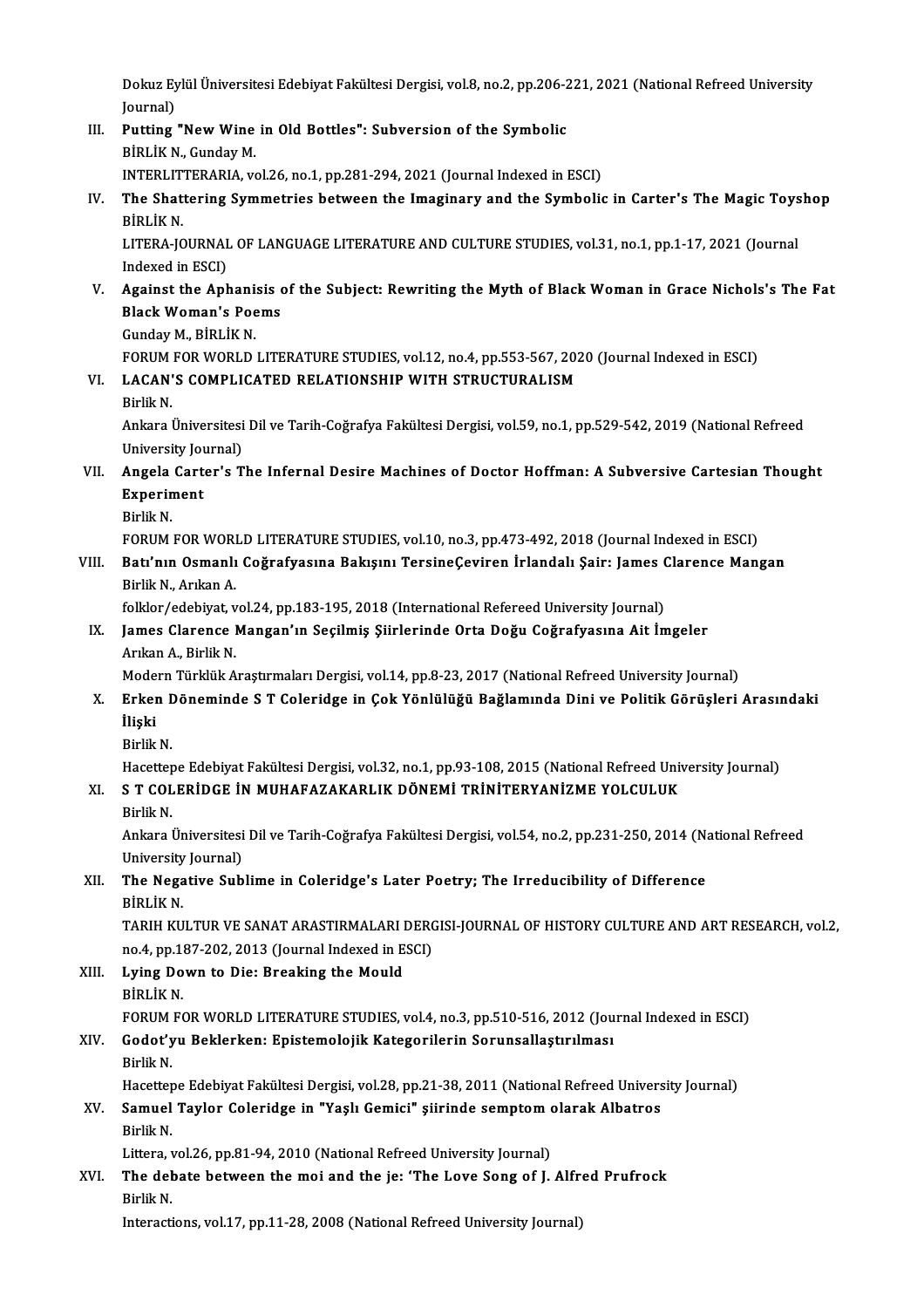XVII. "Tanpınar's Attempts to Go Beyond Temporal Reality in 'The Dance'"<br>Rivlik N "Tanpın<br>Birlik N.<br>Middle E Birlik N.<br>Middle Eastern Literatures, vol.10, pp.175-183, 2007 (Refereed Journals of Other Institutions) Birlik N.<br>Middle Eastern Literatures, vol.10, pp.175-183, 2007 (I<br>XVIII. Short stories in teaching foreign language skills<br>Rini iv N. COPUP D. Middle Eastern Liter<br>Short stories in te<br>BİRLİK N., ÇOPUR D.<br>Academis Exchange BİRLİK N., ÇOPUR D.<br>Academic Exchange Quarterly, vol.11, no.1, pp.93-97, 2007 (Refereed Journals of Other Institutions) BİRLİK N., ÇOPUR D.<br>Academic Exchange Quarterly, vol.11, no.1, pp.<br>XIX. Eksik Taşlar: Söylemin Kıyısından Notlar

# Academi<br><mark>Eksik T</mark><br>Birlik N.<br>Edebiyai Eksik Taşlar: Söylemin Kıyısından Notlar<br>Birlik N.<br>Edebiyat ve Eleştiri, no.84, pp.106-115, 2006 (National Non-Refereed Journal)<br>Osbarna'un Öfke'sine Lasansı Bir Vaklasım Birlik N.<br>Edebiyat ve Eleştiri, no.84, pp.106-115, 2006 (Na<br>XX. Osborne'un Öfke'sine Lacancı Bir Yaklaşım<br>Rirlik N

Edebiyat<br>Osborn<br>Birlik N.<br>The Jour

The Journal of Linguistics and Literature, vol.1, no.1, pp.83-95, 2004 (National Refreed University Journal)

## Books&Book Chapters

I. S.T. Coleridge'in Seçilmiş Şiirlerinde Özne ve Nesne Arasındaki Kopukluğun Aşılması ve is & Book Ghapters<br>S.T. Coleridge'in Seçilmiş Şiirlerinde Özne ve Nesne Arasındaki K<br>Hissedilenden Yüceye Geçişin Yarı-mistik Süreci Olarak Yalnızlık S<mark>.T. Col</mark><br>Hissedi<br>Birlik N.<br>in: EDEE

Hissedilenden Yüceye Geçişin Yarı-mistik Süreci Olarak Yalnızlık<br>Birlik N.<br>in: EDEBİYAT VE KÜLTÜRDE YALNIZLIĞIN 16 HÂLİ, Aytül Özüm,Huriye Reis, Editor, Nobel Yayın Dağıtım, Ankara,<br>nn 137 153 2021 Birlik N.<br>in: EDEBİYAT VE K<br>pp.137-153, 2021<br>III. GABDEN AS In: EDEBİYAT VE KÜLTÜRDE YALNIZLIĞIN 16 HÂLİ, Aytül Özüm,Huriye Reis, Editor, Nobel Yayın Dağıtım, Ankara<br>11. III: GARDEN AS A POST-ANTHROPOCENTRIC SPONTANEITY IN AUDEN'S "THEIR LONELY BETTERS:"<br>AN ECORSYCHOLOGICAL BEADING

## pp.137-153, 2021<br>III: GARDEN AS A POST-ANTHROPO<br>AN ECOPSYCHOLOGICAL READING<br>Pirlik N. Gündav M III: GARDEN AS A<br>AN ECOPSYCHOLO<br>Birlik N., Günday M.<br>in: Synorgy I. Morgi AN ECOPSYCHOLOGICAL READING<br>Birlik N., Günday M.<br>in: Synergy I: Marginalisation, Discrimination, Isolation and Existence in Literature, A. Nejat Töngür / Yıldıray Cevik,

Editor, Peter Lang Publishing, Inc., Berlin, pp.63-78, 2021 in: Synergy I: Marginalisation, Dis<br>Editor, Peter Lang Publishing, Inc<br>III. "Psychology and Literature." Editor, Pet<br>"Psycholo"<br>BİRLİK N.<br>in: Literati

"Psychology and Literature."<br>BİRLİK N.<br>in: Literature and Psychology Writing Trauma and the Self, O. Cakırtas., Editor, Cambridge Scholars, Newcastle, BİRLİK N.<br>in: Literature a<br>pp.8-17, 2019<br>Time and Sha pp.8-17, 2019

IV. Time and Space in Seamus Heaney's Early Poetry

in: Seamus Heaney Irish Writers Series, Burçin Erol, Editor, Hacettepe Üniversitesi, Ankara, pp.51-66, 2017

BİRLİK N.<br>11. Seamus Heaney Irish Writers Series, Burçin Erol, Editor, Hacettepe Üniversitesi, Ankara, pp.51-66, 2017<br>11. Politik Bir Başkaldırı: Mary Leapor'un "Crumble Hall" Şiirinde Toplumsal Cinsiyet ve Sınıf İlişkiler in: Seamus Heaney Irish Writers Series, Burçin Erol, I<br>Politik Bir Başkaldırı: Mary Leapor'un "Crumbl<br>Bağlamında Dilin Kırılması ve Çoğul Perspektif<br>Pini ik N Politik Bi<br>Bağlamın<br>BİRLİK N.<br>in Onseki

BİRLİK N.

Bağlamında Dilin Kırılması ve Çoğul Perspektif<br>BİRLİK N.<br>in: Onsekizinci Yüzyıldaİngiliz Kadın Yazarlar, Deniz Bozer, Editor, Hacettepe Universitesi, Ankara, pp.117-132,<br>2016

- VI. Lacan in Literature and Film 2016<br>Lacan in Literature and Film<br>BİRLİK N., ÇANKAYA T., AYDIN SARGIN T.<br>Academica Bale Alte 2015 Lacan in Literature and<br>BİRLİK N., ÇANKAYA T., AYI<br>Academica, Palo Alto, 2015<br>Conrad'e 'The Lageon' s
- BİRLİK N., ÇANKAYA T., AYDIN SARGIN T.<br>Academica, Palo Alto, 2015<br>VII. Conrad's 'The Lagoon,' a story of switching identifications<br>Pirlik N Academi<br>**Conrad**<br>Birlik N.<br>in: Wine Birlik N.<br>in: Wine in Old and New Bottles. Critical Paradigms for Joseph Conrad: Eastern and Western Perspectives , W Birlik N.<br>in: Wine in Old and New Bottles. Critical Paradigms for Joseph<br>Krajka, Editor, University of Lublin, Lublin, pp.237-252, 2013<br>Samual Taylar Caleridge'in Söylesi ve Vükaak İmgelem

VIII. Samuel Taylor Coleridge'in Söyleşi ve Yüksek İmgelem Şiirleri.(Conversation Poems and Poems of Krajka, Editor, University of Lublin, Lub<br>Samuel Taylor Coleridge'in Söyleşi<br>High Imagination by ST Coleridge)<br>Birlik M Samuel<br>High Im<br>Birlik N.<br>Ürün Yo High Imagination by ST Col<br>Birlik N.<br>Ürün Yayıncılık, Ankara, 2012<br>Angela Conten's The Inform

Ürün Yayıncılık, Ankara, 2012

Birlik N.<br>Ürün Yayıncılık, Ankara, 2012<br>IX. Angela Carter's The Infernal Desire Machines of Doctor Hoffman, Hermeneutics of Desire<br>Birlik N.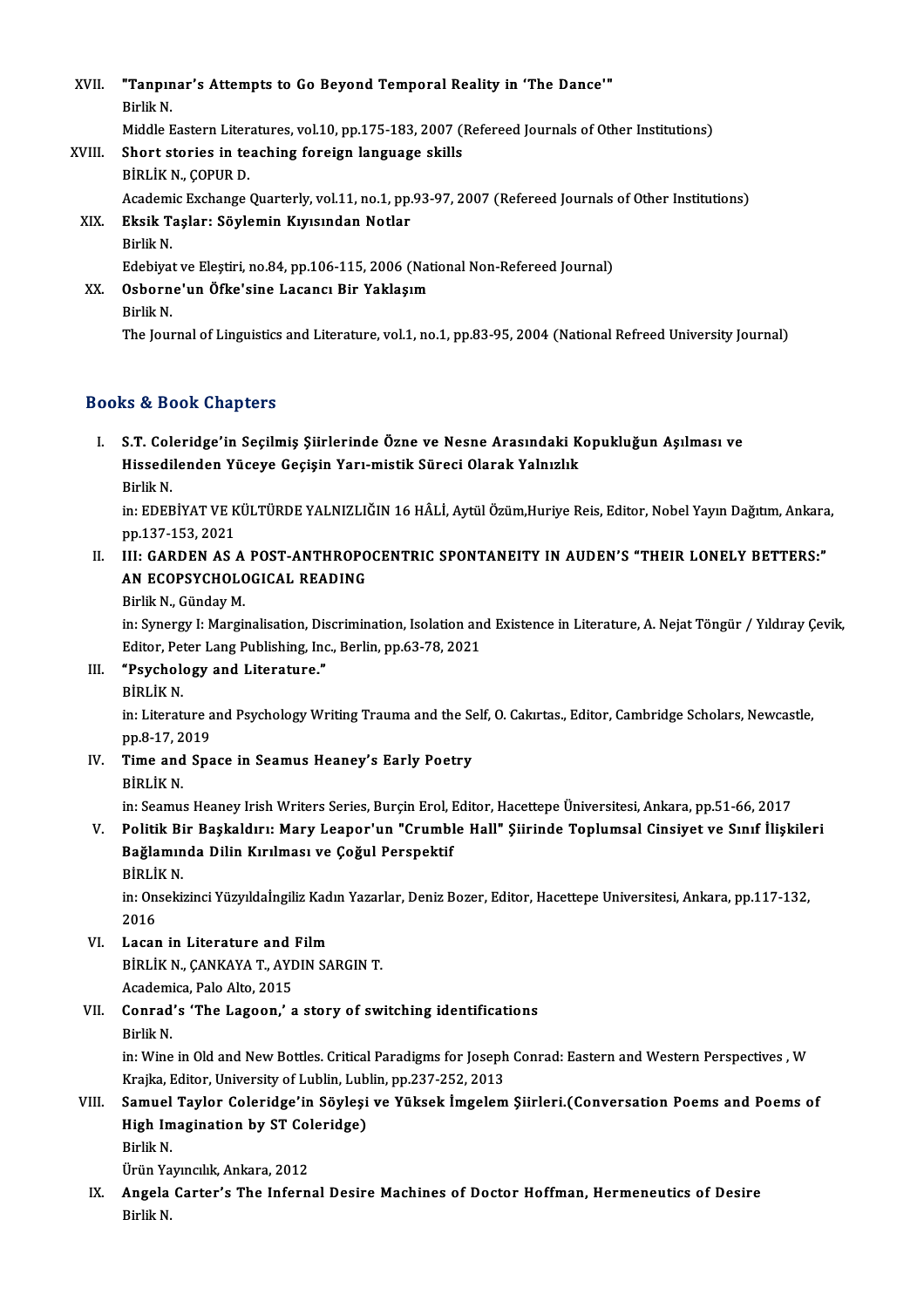in: Batı Edebiyatında Kahraman, Ertuğrul İşler,et al, Editor, Pamukkale Üni. Yay., Denizli, pp.117-132, 2012<br>Wardawarth'e Sublima: Poetis Assimilation of the Qyarnlus of Meaning

- in: Batı Edebiyatında Kahraman, Ertuğrul İşler,et al, Editor, Pamukkale Üni. Yay., D<br>X. Wordsworth's Sublime: Poetic Assimilation of the Overplus of Meaning.<br>Riylik N. Dismit V. in: Batı Edebiyatın<br>Wordsworth's S<br>Birlik N., Dirmit Y.<br>in: Ideelegy in We Wordsworth's Sublime: Poetic Assimilation of the Overplus of Meaning.<br>Birlik N., Dirmit Y.<br>in: Ideology in Western Literature, Ertuğrul İşler,et al, Editor, Pamukkale Yay, Denizli, pp.293-302, 2012<br>Colonidge's Utanian Bant Birlik N., Dirmit Y.<br>in: Ideology in Western Literature, Ertuğrul İşler,et al, Editor, Pamukkale Yay, Denizl<br>XI. Coleridge's Utopian Pantisocracy: An Experiment in Human Perfectability<br>Birlik N., Yakut Tütüncüoğlu Ö.
- in: Ideology in Western Literat<br>Coleridge's Utopian Pantiso<br>Birlik N., Yakut Tütüncüoğlu Ö.<br>in: Ideology in Western Literat Coleridge's Utopian Pantisocracy: An Experiment in Human Perfectability<br>Birlik N., Yakut Tütüncüoğlu Ö.<br>in: Ideology in Western Literature., Ertuğrul İşler,et al, Editor, Pamukkale Yay., Denizli, pp.279-292, 2012<br>The Stene
- XII. The Stone Gods: The Story of a Repeating World<br>Birlik N. in: Ideol<br><mark>The Sto</mark><br>Birlik N.<br>in: The E The Stone Gods: The Story of a Repeating World<br>Birlik N.<br>in: The Future of Ecocriticism: New Horizons, . S. Oppermann,U. Özdağ,N. Özkan,S. Slovic, Editor, Cambridge<br>Scholars, Naucestle Unen Type, nn 379-391-2011

Birlik N.<br>in: The Future of Ecocriticism: New Horizons, . S. Op<br>Scholars , Newcastle Upon Tyne, pp.379-391, 2011<br>Heart of Darkness: An Encounter between Ho in: The Future of Ecocriticism: New Horizons, . S. Oppermann,U. Özdağ,N. Özkan,S<br>Scholars , Newcastle Upon Tyne, pp.379-391, 2011<br>XIII. Heart of Darkness: An Encounter between Heterogeneity and Oneness

Scholars , Newcastle Upon Tyne, pp.379-391, 2011<br>XIII. Heart of Darkness: An Encounter between Heterogeneity and Oneness<br>Birlik N., Aslan D. Heart of Darkness: An Encounter between Heterogeneity and Oneness<br>Birlik N., Aslan D.<br>in: Idea: Studies in English, Evrim Doğan, Editor, Cambridge Scholars , Newcastle Upon Tyne, pp.215-223, 2011<br>Seamus Heaney's (door into

- Birlik N., Aslan D.<br>in: Idea: Studies in English, Evrim Doğan, Editor, Cambridge Scholars , Newcastle Upon Tyne, pp.215-223,<br>XIV. Seamus Heaney's 'door into the dark' in his early poetry: violence in 'The Tollund Man' an in: Idea: Studie<br>Seamus Hear<br>'Punishment<br><sup>Pirlik N</sup> XIV. Seamus Heaney's 'door into the dark' in his early poetry: violence in 'The Tollund Man' and 'Punishment<br>'Punishment<br>Birlik N.
	-

in: Discourses and representations of war in British literature and culture, Jacek Fabiszak and Wojciech Birlik N.<br>in: Discourses and representations of war in British literature and culture, Jacek Fabiszak and W.<br>Klepuszewski, Editor, Instytut Neofilologii i Komunikacji Społecznej, Koszalin, pp.101-115, 2009<br>HEAD, ON: Two sl Klepuszewski, Editor, I.<br>HEAD-ON: Two clash<br>Birlik N., Türe Abacı Ö.<br>in: The circularFlows

XV. HEAD-ON: Two clashing sites of being

in: The circularFlows, M. Gottwald, M. Klemm and B. Schulte, Editor, Lit Verlag, Berlin, pp.121-140, 2007

## Refereed Congress / Symposium Publications in Proceedings

efereed Congress / Symposium Publications in Proceedings<br>I. Contingent Subjectivities of the Posthuman Women of London in Zadie Smith's Swing Time Food Gongross 7 by mp.<br>Contingent Subjectivities<br>Birlik N., Kaçar E., Günday M. Contingent Subjectivities of the Posthuman Women of London in Zadie Smith's Swing Time<br>Birlik N., Kaçar E., Günday M.<br>Congress on Gender Studies, CGS21: Gendered Global Crises, İstanbul, Turkey, 10 - 12 November 2021, pp.5

- Birlik N., Kaçar E., Günday M.<br>Congress on Gender Studies, CGS21: Gendered Global Crises, İstanbul, Turkey, 10 12 November 2021, pp.5<br>II. The Modernist Crisis of Representation and the Restoration of Ecocentrism in D Congres<br>The Mo<br>Poetry The Modernist Cr<br>Poetry<br>Altındağ Z., Birlik N.<br>MODERNISM AND B Poetry<br>Altındağ Z., Birlik N.<br>MODERNISM AND POSTMODERNISM STUDIES CONFERENCE 2020, Sakarya, Turkey, 23 - 24 July 2020, pp.30<br>"James Glanense Mangan'da sak katmanlı bir katagani alanak zaman ve kanyan(sanayı) matafanıı "
	-

Altındağ Z., Birlik N.<br>MODERNISM AND POSTMODERNISM STUDIES CONFERENCE 2020, Sakarya, Turkey, 23 - 24 July 2020, pp.30<br>III. "James Clarence Mangan'da çok katmanlı bir kategori olarak zaman ve kervan(saray) metaforu."<br>Birlik MODERNISM AND<br>**"James Clarence**<br>Birlik N., Arıkan A.<br>Anadelu 2. Uluelar "James Clarence Mangan'da çok katmanlı bir kategori olarak zaman ve kervan(saray) meta<br>Birlik N., Arıkan A.<br>Anadolu 3. Uluslararası Sosyal Bilimler Kongresi., Diyarbakır, Turkey, 28 - 29 December 2019, pp.7-13<br>"James Clare

- Birlik N., Arıkan A.<br>Anadolu 3. Uluslararası Sosyal Bilimler Kongresi., Diyarbakır, Turkey, 28 29 December 2019, pp.7-13<br>IV. "James Clarence Mangan'ın Osmanlı şiiri üzerine yazdığı notlar: "Literae Orientales. Ottoma Anadolu 3. Ulus<br>**"James Claren"**<br>Fifth Article."<br>Article." **"James Clarence"**<br>Fifth Article."<br>Arıkan A., Birlik N.<br>Anadolu 2. Uluslar Fifth Article."<br>Arıkan A., Birlik N.<br>Anadolu 3. Uluslararası Sosyal Bilimler Kongresi, Diyarbakır, Turkey, 28 - 29 December 2019, pp.1-6
	-

Arıkan A., Birlik N.<br>Anadolu 3. Uluslararası Sosyal Bilimler Kongresi, Diyarbakır, Tu:<br>V. "Euripides's Medea: A Subversive Thought Experiment."<br>Rirlik N. Valut Tütüngüeğlu Ö. Anadolu 3. Uluslararası Sosyal<br>**"Euripides's Medea: A Subv<br>Birlik N., Yakut Tütüncüoğlu Ö.**<br>L Uluslararası Mitoleji Semneri Birlik N., Yakut Tütüncüoğlu Ö.<br>I. Uluslararası Mitoloji Sempozyumu ve Sergisi. , Ardahan, Turkey, 2 - 05 May 2019, pp.746-754 Birlik N., Yakut Tütüncüoğlu Ö.<br>I. Uluslararası Mitoloji Sempozyumu ve Sergisi. , Ardahan, Turkey, 2 - 05 May 2<br>VI. "James Clarence Mangan'ın şiirlerinde (1838-1844) içsel sapmalar."

# I. Uluslararası Mito<br>**"James Clarence**<br>Arıkan A., Birlik N.<br>10. Uluslararası De 19. Uluslararası Deyişbilim Sempozyumu, Isparta, Turkey, 28 - 29 November 2019, pp.4

Arıkan A., Birlik N.<br>19. Uluslararası Deyişbilim Sempozyumu, Isparta, Turkey, 28 - 29 November 2019, pp.4<br>VII. "Öğretmen Adaylarının Toplumsal Farklılıkları Algılamaları Üzerine Bir Çalışma."<br>Pirlik N. Arıkan A. Erdem Ö. S 19. Uluslararası Deyişbilim Sempozy<br>**"Öğretmen Adaylarının Toplums**<br>Birlik N., Arıkan A., Erdem Ö., Sert G.<br>International Ankare Conference on **"Öğretmen Adaylarının Toplumsal Farklılıkları Algılamaları Üzerine Bir Çalışma."**<br>Birlik N., Arıkan A., Erdem Ö., Sert G.<br>International Ankara Conference on Scientific Researches, Ankara, Turkey, 4 - 06 October 2019, vol. Birlil<br>Inter<br>565<br>Ö<del>ğn</del>e International Ankara Conference on Scientific Researches, Ankara, Turkey, 4 - 06 October 2019, vol.1, n<br>565<br>VIII. Öğretmen Adaylarının Masallardaki İkili Zıtlıkların Kültürü Kodlayıcı Özellikleri Hakkındaki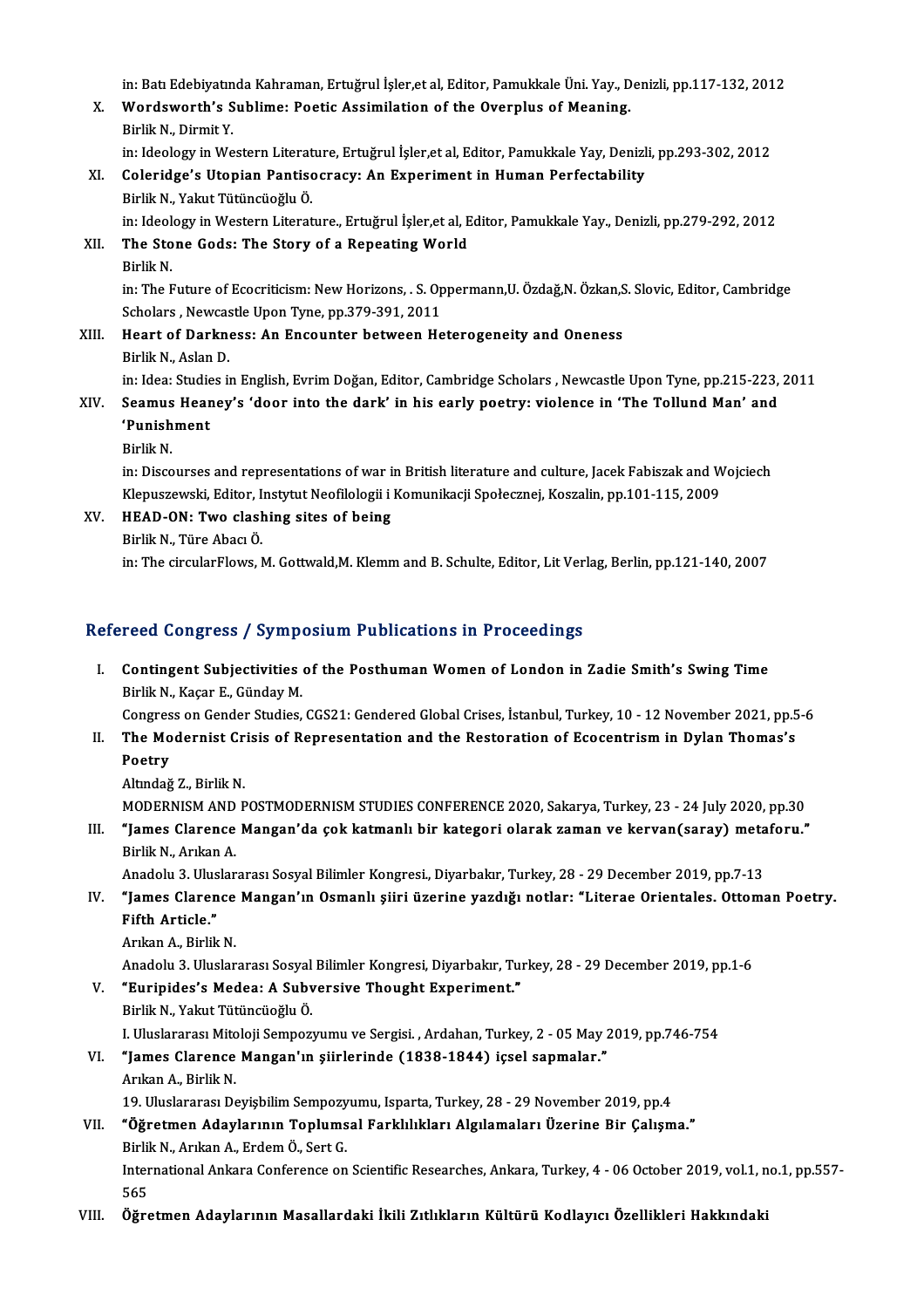|        | Farkındalıklarını Ölçmek                                                                                                                                        |
|--------|-----------------------------------------------------------------------------------------------------------------------------------------------------------------|
|        | BİRLİK N., ERDEM Ö., SERT G., gunday m.                                                                                                                         |
|        | International Ankara Conference on Scientific Researches, Ankara, Turkey, 4 - 06 October 2019, pp.566-576                                                       |
| IX.    | "Thomas Hardy's Poems "The Subalterns" and "The Voice" as a Resistance to Phonocentrism."<br>Özgür N, Birlik N.                                                 |
|        | ." International Conference on Academic Studies in Philology (BICOASP), Balıkesir, Turkey, 26 - 28 September<br>2019, pp 47                                     |
| Х.     | Energy injected by the sounds from the extra-symbolic in D.H. Lawrence's "The Last Laugh."<br>Birlik N.                                                         |
|        | More Than Meets the Ear: Sound & Short Fiction, Vienna, Austria, 19 - 21 September 2019, pp.3-4                                                                 |
| XI.    | IRISH POET J.C. MANGAN'S VIEWS ON THE EAST WITHIN THE FRAME OF THE ORIENTAL                                                                                     |
|        | <b>RENAISSANCE</b>                                                                                                                                              |
|        | Birlik N., Arıkan A.                                                                                                                                            |
|        | International Conference Thailand 2018, Thailand, 2 - 04 December 2018, pp.44-47                                                                                |
| XII.   | A Lacanian Interpretation of Garden as an Eco/Heterotopia in Auden's "Their Lonely Betters"<br>Birlik N., Günday M.                                             |
|        | 8th Biennial Conference of the European Association for the Study of Literature, Culture and Environment<br>(EASLCE), Würzburg, Germany, 26 - 27 September 2018 |
| XIII.  | "The Burkean Sublime and Jouissance, A Lacanian Reading"<br>Birlik N., Yiğit B                                                                                  |
|        | 4th Language, Culture and Literature Symposium, Antalya, Turkey, 17 - 18 May 2018, pp.1-7                                                                       |
| XIV.   | Neo-Platonism in Colerdige's Poetry                                                                                                                             |
|        | Birlik N.                                                                                                                                                       |
|        | Uluslararası Kültür ve Bilim Kongresi, Ankara, Turkey, 3 - 05 May 2018                                                                                          |
| XV.    | ST Coleridge'in Çağrışımcılıkla Olan İlişkisi                                                                                                                   |
|        | Birlik N.                                                                                                                                                       |
|        | Uluslararası Kültür ve Bilim Kongresi, Ankara, Turkey, 3 - 05 May 2018                                                                                          |
| XVI.   | "Fransız Devrimi ve Erken Dönem İngiliz Romantik Şiiri."<br>Birlik N                                                                                            |
|        | 2nd European Conference on Science, Art & Culture (ECSAC 2018), Antalya, Turkey, 19 - 22 April 2018, pp.245-<br>246                                             |
| XVII.  | "Romantik Dönemde İngiliz Edebiyatında Doğa, Resim ve Şiir İlişkisi."<br>Birlik N                                                                               |
|        | 2nd European Conference on Science, Art & Culture (ECSAC 2018), , Antalya, Turkey, 19 - 22 April 2018, pp.245                                                   |
| XVIII. | Mangan's BarmecidesMemory as a psychic space for remembering and re-membering personal and<br>impersonal history                                                |
|        | Arıkan A., Birlik N.                                                                                                                                            |
|        | 2nd Memory and Nostalgia Conference, Gdansk, Poland, 7 - 08 December 2017                                                                                       |
| XIX.   | London in Zadie Smith's White Teeth                                                                                                                             |
|        | Birlik N<br>Culture and Society in Literature, Turkey, 6 November - 06 December 2017                                                                            |
| XX.    | Pendélé in A Burnt out Case A Space of Resettlement                                                                                                             |
|        | <b>BİRLİK N.</b>                                                                                                                                                |
|        | International Conference on Narratives of Displacement, Varşova, Poland, 23 - 24 September 2016                                                                 |
| XXI.   | Alterity in host and home cultures and cultural otherness as trauma in Yigit Bener's Missing Stones<br>Birlik N                                                 |
|        | REPRESENTING ALTERITY IN SOCIETY IN CRISIS: the construction and representation of the Other in society,                                                        |
|        | Genoa, Italy, 28 - 31 July 2014, pp 23-24                                                                                                                       |
| XXII.  | Literature s Response To Ecology                                                                                                                                |
|        | <b>BİRLİK N.</b>                                                                                                                                                |
|        | 6th International Conference on Interdisciplinarity in Education ICIE, Greece, 14 - 16 April 2011                                                               |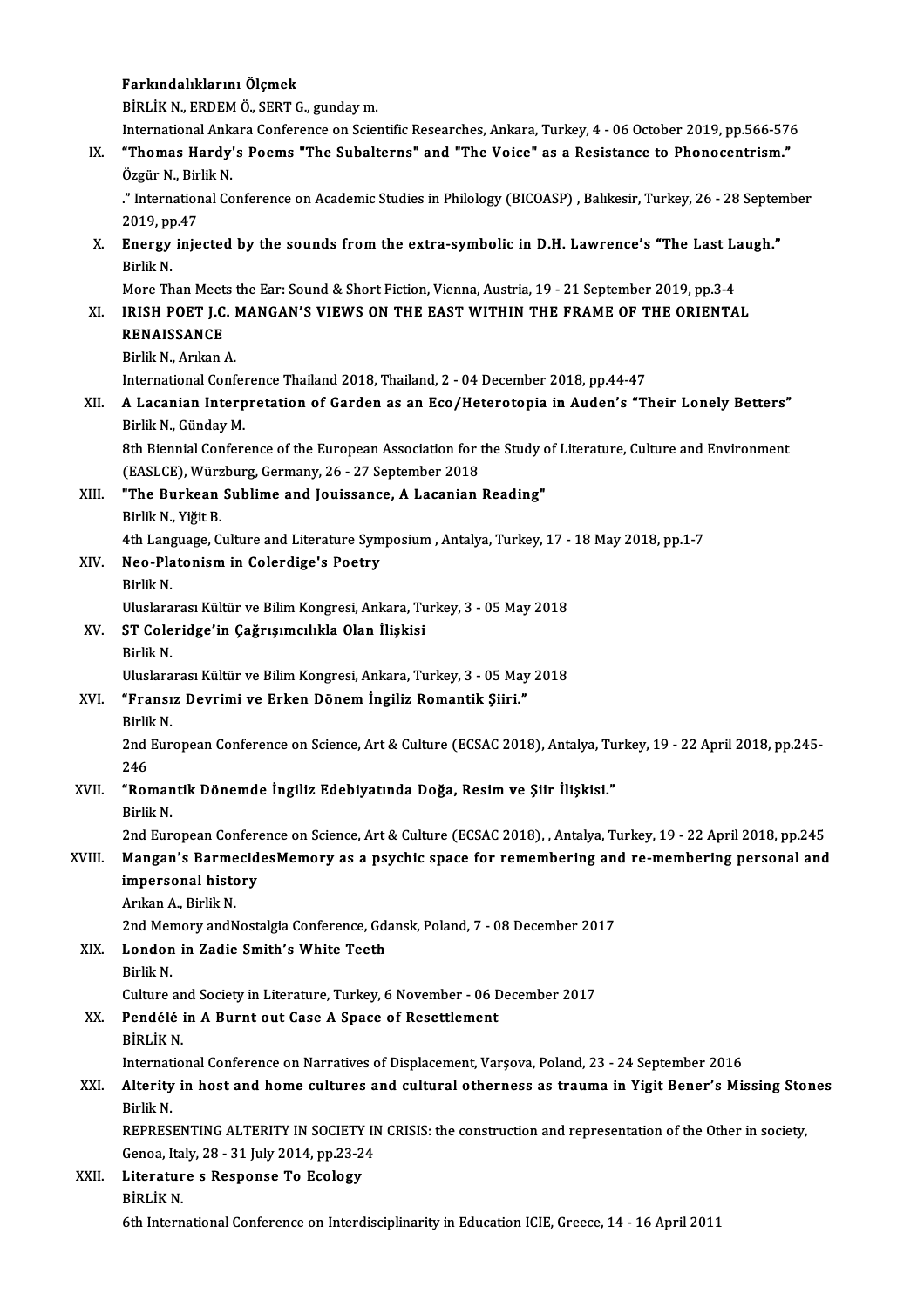| XXIII.       | The Clash between religious and ethnic identity markers in Brian Friel's Dancing at Lughnasa<br>Birlik N.                                                                                                                                             |
|--------------|-------------------------------------------------------------------------------------------------------------------------------------------------------------------------------------------------------------------------------------------------------|
|              | Proccedings of the Third International Conference of Young Scientists, Lviv, Ukraine, 24 - 26 November 2011,<br>pp 22-25                                                                                                                              |
| XXIV.        | PHILOSOPHY AND LITERATURE: POETRY OF WORDSWORTH AND POPE<br>Birlik N, Taşkın S.                                                                                                                                                                       |
|              | 6th INTERNATIONAL CONFERENCE ON INTERDISCIPLINARITY IN Education ICIE'10, Karabük, Turkey, 14 - 16<br>April 2011, pp 95-98                                                                                                                            |
| XXV.         | A Burnt-Out Case : An encounter between the Imaginary and the Symbolic, a Lacanian Analysis<br>Birlik N.                                                                                                                                              |
| XXVI.        | II. Uluslararası Edebiyat ve Bilim -I Sempozyumu Bildirileri, Ankara, Turkey, 4 - 06 May 2011, pp.306-313<br>Coleridge's Utopian Pantisocracy                                                                                                         |
|              | Birlik N., Yakut Tütüncüoğlu Ö.<br>International Symposium of Western Cultural and Literary Studies, Denizli, Turkey, 5 - 07 July 2011, pp.99                                                                                                         |
| XXVII.       | Patriarchal Ideology in Wordsworth's Sublime.<br>Birlik N., Dirmit Y.                                                                                                                                                                                 |
| XXVIII.      | International Symposium of Western Cultural and Literary Studies, Denizli, Turkey, 5 - 07 July 2011, pp.99<br>Two different Imagos in Conrad's 'The Lagoon                                                                                            |
|              | Birlik N<br>Conrad's Polish Footprints. Fifth International Joseph Conrad Conference, Lublin, Lublin, Poland, 12 - 17 July 2011,<br>pp.99                                                                                                             |
| XXIX.        | Politik Bir Şiir 'Yaşlı Gemici<br>Birlik N.                                                                                                                                                                                                           |
| XXX.         | 10. Uluslararası Dil, Yazın ve Deyişbilim Sempozyumu, Ankara, Turkey, 3 - 05 November 2010, pp.294-298<br>W.H. Auden'in "Meçhul Vatandaş," "Aşil'in Kalkanı" ve "Victor" başlıklı şiirlerinde panoptik toplum ve<br>öznelliğin yok oluşu<br>Birlik N. |
| <b>XXXI</b>  | 10. Uluslararası Dil, Yazın ve Deyişbilim Sempozyumu, Ankara, Turkey, 3 - 05 November 2010, pp.294-298<br>The Uncanny in A Burnt-Out Case: Dialogising Psychology and Literature<br>Birlik N., Esberk H.                                              |
|              | 5th International Conference On Interdisciplinarity In Education ICIE'10, Tallinn, Estonia, 17 - 19 June 2010,<br>pp 248-252                                                                                                                          |
| XXXII.       | Heart of Darkness: An Encounter between Heterogeneity and Oneness<br>Birlik N., Aslan D.                                                                                                                                                              |
| XXXIII.      | 5th International IDEA Conference, Ankara, Turkey, 14 - 16 March 2010, pp.72-73<br>The Stone Gods: the story of 'a repeating world'<br>Birlik N.                                                                                                      |
|              | First International Ecocriticism Conference. The Future of Ecocriticism: New Horizons, Antalya, Turkey, 4 - 06<br>November 2009, pp.95                                                                                                                |
| <b>XXXIV</b> | Angela Carter's The Infernal Desire Machines of Doctor Hoffman, Hermeneutics of Desire<br>Birlik N                                                                                                                                                    |
|              | nternational Symposium of Western Cultural and Literary Studies, Denizli, Turkey, 7 - 09 October 2009, pp.110-<br>115                                                                                                                                 |
| <b>XXXV</b>  | A Closer Look at Being a Woman in Turkish Academia: A Descriptive Study<br>Birlik N., Arıkan A.                                                                                                                                                       |
|              | 4 th International Conference on Interdisciplinarity in Education ICIE'09: New Emerging Disciplines in Education:<br>Renewable Energy, Environment and Life Sciences, Vilniaus, Lithuania, 21 - 22 May 2009, pp.48-52                                 |
| XXXVI.       | Seamus Heaney's 'door into the dark' in his early poetry: violence in 'The Tollund Man' and<br>'Punishment<br>Birlik N                                                                                                                                |
|              | From The Battle of Finnsbury to Tony Harrison's Shrapnel: The Glory and Misery of War, Osieki, Poland, Koszalin,                                                                                                                                      |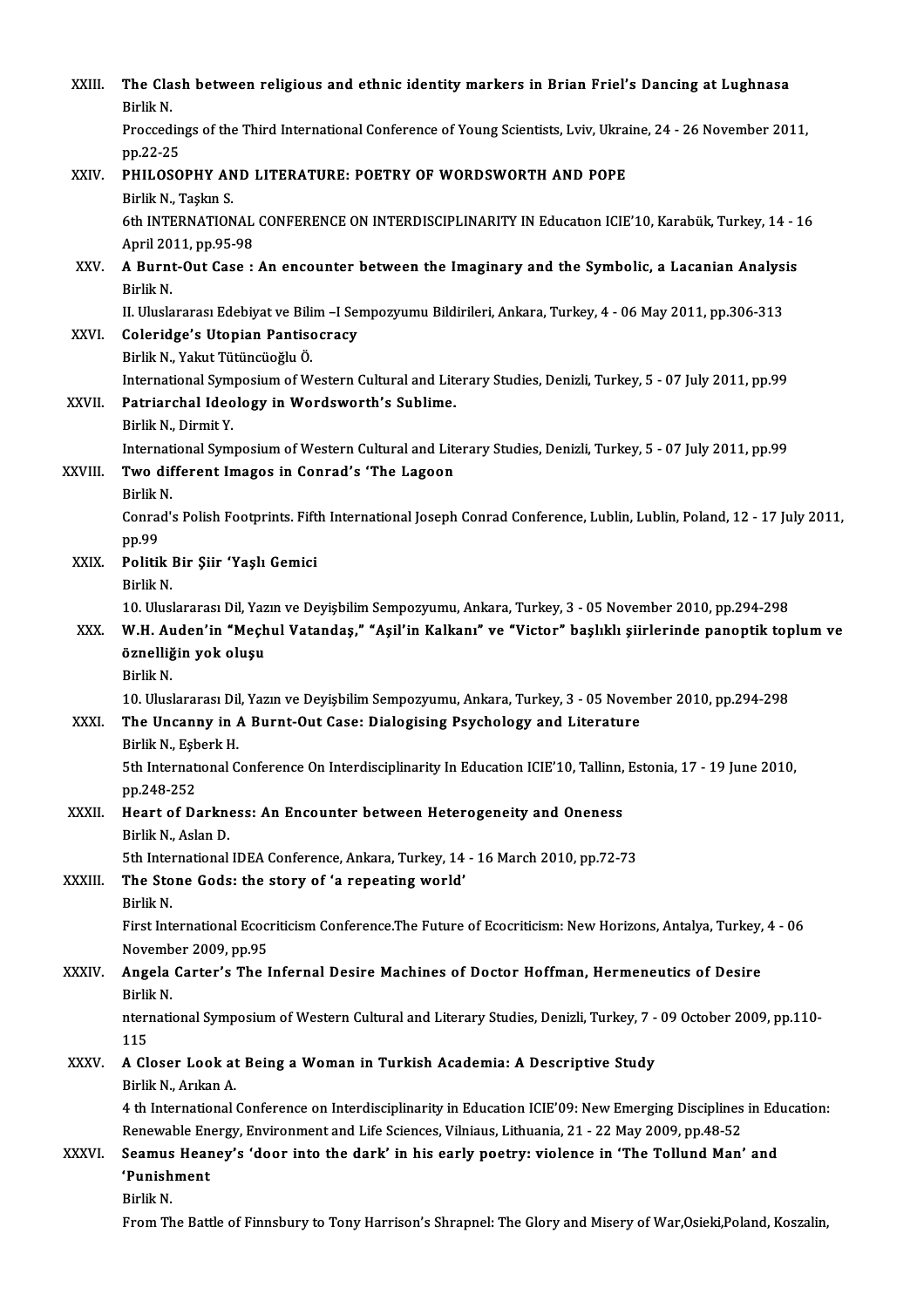Poland, 3 - 05 May 2009, pp.55<br>PM, Forstor's 'The Stery of

| XXXVII.      | Poland, 3 - 05 May 2009, pp.55<br>E.M. Forster's 'The Story of the Siren': An Encounter Between Earth and Water                                              |
|--------------|--------------------------------------------------------------------------------------------------------------------------------------------------------------|
|              | Birlik N.                                                                                                                                                    |
|              | nternational Congress of Comparative Literature and The Teaching of Literature and Language, Ankara, Turkey, 29                                              |
|              | April - 01 May 2009, pp 91-92                                                                                                                                |
| XXXVIII.     | Dance as the unsymbolised cause of desire in Dancing at Lughnasa                                                                                             |
|              | Birlik N.                                                                                                                                                    |
|              | Literature, Culture, and Tolerance, Institute of Theory of Literature, Theatre and Audio-Visual Arts, Lodz, Poland,                                          |
| <b>XXXIX</b> | 28 - 31 May 2007, pp 31<br>The Love Song of J. Alfred Prufrock': The debate between the Moi and the Je                                                       |
|              | Birlik N.                                                                                                                                                    |
|              | Second Convention of the Georgia Philological Association, Georgia, United States Of America, 29 - 30 March 2007,                                            |
|              | pp 25                                                                                                                                                        |
| XL.          | HEAD-ON : Two clashing sites of being                                                                                                                        |
|              | Birlik N.                                                                                                                                                    |
|              | 7. Erlangener Graduiertenkonferenz, The circular=flows, Erlangen, Germany, 3 - 05 November 2006, pp.32                                                       |
| XLI.         | Two Cases of Marginalization Told From the Wings: 'Amy Foster' and Swept from the Sea<br>Birlik N                                                            |
|              | Conrad's Polish-Ukrainian Footprints. IV International Joseph Conrad Conference, Lublin, Poland, 19 - 23 June                                                |
|              | 2006, pp.25                                                                                                                                                  |
| XLII.        | "Two different cases of the "self" myth which is not "self" reliant: George Moore's The Untilled Field                                                       |
|              | and T.S. Eliot's The Waste Land"                                                                                                                             |
|              | Birlik N.                                                                                                                                                    |
|              | George Moore: Literature and the Arts. University College, Cork, Ireland, 18 - 20 March 2005, pp.4                                                           |
| XLIII.       | Missing Stones: A Search for a new Father<br>Birlik N                                                                                                        |
|              | The First Relahine Conference on Utopian Studies: "Exploring the Utopian Impulse, Limerick, Ireland, 1 - 04 March                                            |
|              | 2005, pp.7                                                                                                                                                   |
| XLIV.        | "I Do Not Like Thee, Doctor Fell": A Lacanian Analysis."                                                                                                     |
|              | Birlik N                                                                                                                                                     |
|              | New Voices, Ireland in Theory, Mary Immaculate College, University of Limerick, Limerick, Ireland, 28 - 29 January                                           |
|              | 2005, pp.8                                                                                                                                                   |
| XLV.         | "Tanpinar's Attempts to Go Beyond Temporal Reality in 'The Dance.'"<br>Birlik N                                                                              |
|              | Poetry of the 1940s, American and International, University of Maine, Orono, Maine, Maine, United States Of                                                  |
|              | America, 23 - 27 June 2004, pp.4                                                                                                                             |
| XLVI.        | Beyond Language: A Lacanian Analysis of Gorris's A Question of Silence                                                                                       |
|              | Birlik N.                                                                                                                                                    |
|              | Symposium International d'Imagologie, Muğla, Turkey, 26 - 28 April 2004, pp.99-110                                                                           |
| XLVII.       | The Solipsist's Search for Coherence in Modern Culture: "The Love Song of J. Alfred Prufrock"                                                                |
|              | Birlik N                                                                                                                                                     |
| XLVIII.      | 24th Meeting of the TS Eliot Society, Missouri, United States Of America, 26 - 29 September 2003, pp.6<br>"Tiresias's Dystopic Perception of Modern Reality" |
|              | Birlik N.                                                                                                                                                    |
|              | "Society for Utopian Studies, 27 th Annual Meeting, Orlando, Florida, United States Of America, 24 - 27 September                                            |
|              | 2002, pp.5                                                                                                                                                   |
| XLIX.        | T.S. Eliot's Arrival at the 'Still Point' of the Turning World                                                                                               |
|              | Birlik N.                                                                                                                                                    |
|              | International Conference on Religious Faith and Literary Arts, Waco, Texas, United States Of America, 24 - 27                                                |
|              | February 2000, pp.5                                                                                                                                          |